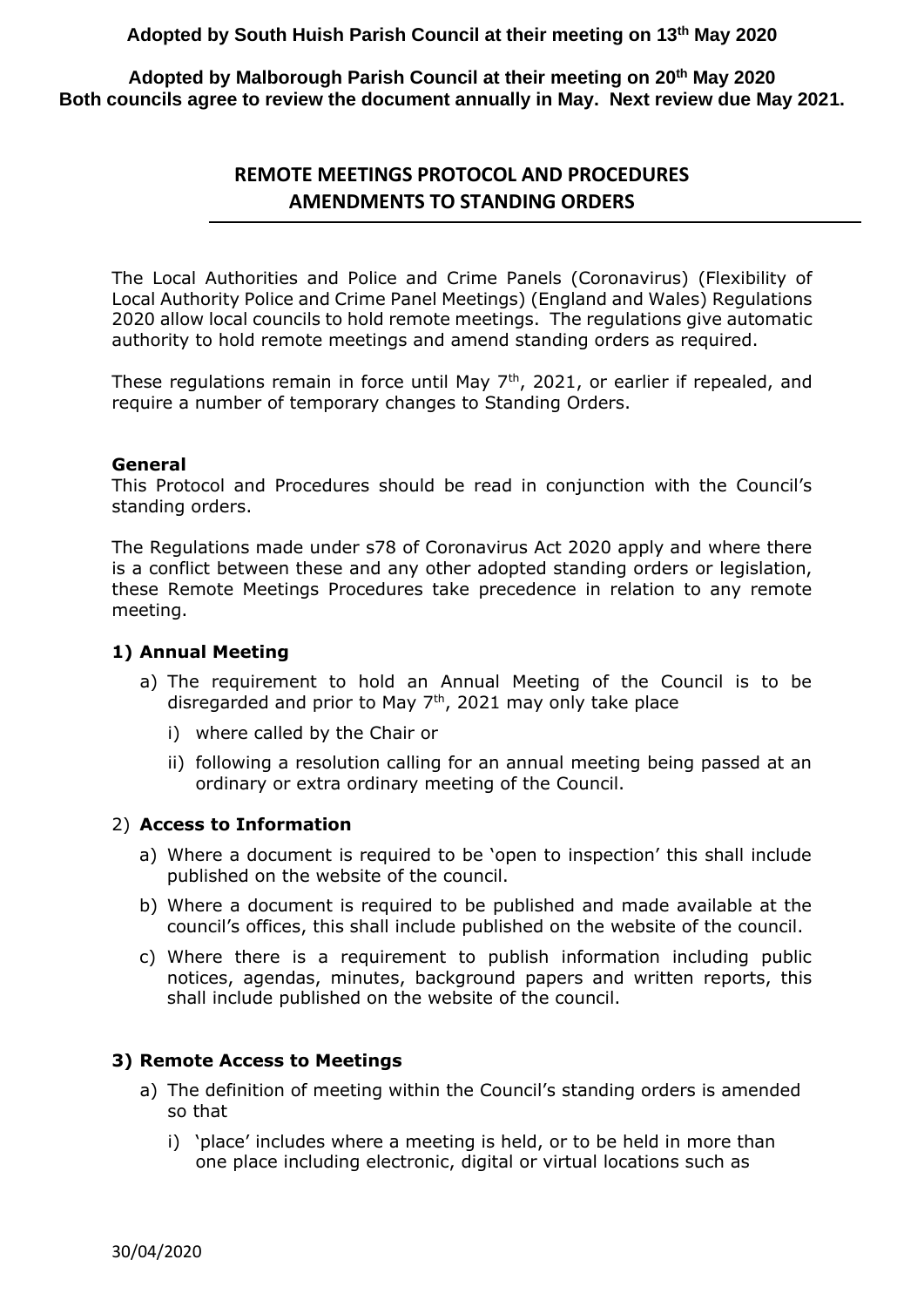### **Adopted by South Huish Parish Council at their meeting on 13th May 2020**

**Adopted by Malborough Parish Council at their meeting on 20th May 2020 Both councils agree to review the document annually in May. Next review due May 2021.**

- internet locations, web addresses or conference call telephone numbers
- ii) 'open to the public' includes access to the meeting by remote means including video conferencing, live webcasting and interactive streaming
- iii) where a meeting is accessible to the public through remote means, the meeting is open to the public whether or not members of the public are able to attend the meeting in person.
- b) If the Council becomes aware that the its technology has failed, and the meeting is no longer accessible to the public, the meeting shall be adjourned.
- c) If public access cannot be restored within a reasonable period, the remaining business shall be deferred to a future meeting.

#### **4) Councillors in Remote Attendance**

- a) A councillor in remote attendance is present and counted for the purposes of the quorum when they can:
	- i) hear and where practicable see other members of the council
	- ii) hear and where practicable see members of the public wishing to participate during the public session of the meeting or as invited by the Chairman
- b) A councillor in remote attendance will be deemed to have left the meeting where, at any point in time during the meeting, any of the conditions for remote attendance at 4 a) are not met.
- c) Subject to 4 b) the Chairman may if appropriate
	- i) adjourn the meeting to permit conditions for remote attendance to be re-established
	- ii) count the number of councillors in attendance for the purpose of the quorum

#### **5) Remote attendance by members of the public**

- a) A member of the public is in remote attendance when they can :
	- i) hear and where practicable see and so be heard and where practicable seen by members of the council at the meeting
	- ii) hear and where practicable see and so be heard and where practicable seen by other members of the public attending the meeting including those wishing to speak during the public session or as invited by the Chairman
- b) A member of the public in remote attendance will be deemed to have left the meeting where, at any point in time during the meeting, any of the conditions for remote attendance at 5 a) are not met.
- c) Subject to 5 b) the Chairman may if appropriate
	- i) adjourn the meeting to permit conditions for remote attendance to be re-established